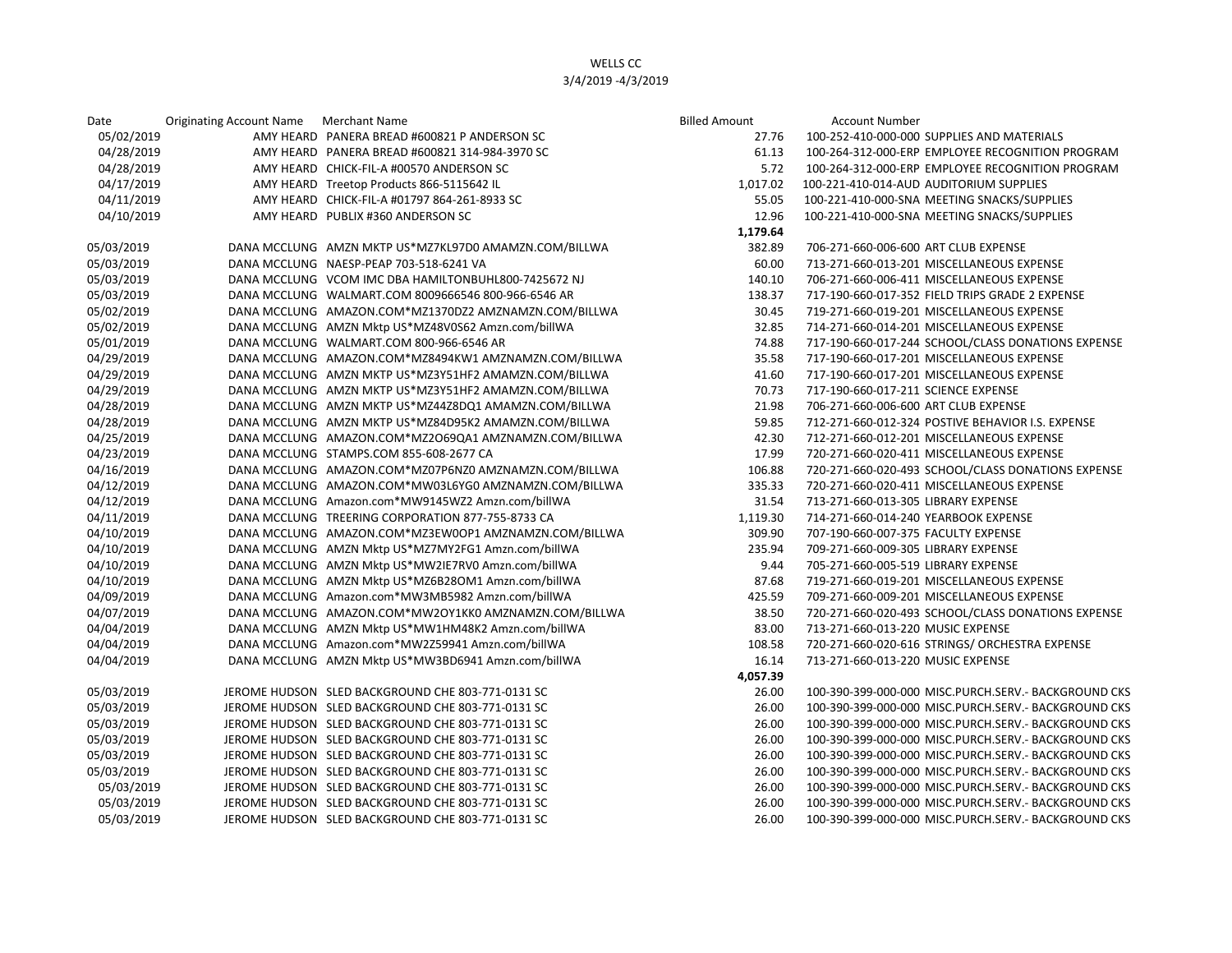| 05/02/2019 | JEROME HUDSON SLED BACKGROUND CHE 803-771-0131 SC      | 26.00    | 100-390-399-000-000 MISC.PUI |
|------------|--------------------------------------------------------|----------|------------------------------|
| 05/01/2019 | JEROME HUDSON SLED BACKGROUND CHE 803-771-0131 SC      | 26.00    | 100-390-399-000-000 MISC.PUI |
| 05/01/2019 | JEROME HUDSON SLED BACKGROUND CHE 803-771-0131 SC      | 26.00    | 100-390-399-000-000 MISC.PUI |
| 05/01/2019 | JEROME HUDSON SLED BACKGROUND CHE 803-771-0131 SC      | 26.00    | 100-390-399-000-000 MISC.PUI |
| 05/01/2019 | JEROME HUDSON SLED BACKGROUND CHE 803-771-0131 SC      | 26.00    | 100-390-399-000-000 MISC.PUI |
| 05/01/2019 | JEROME HUDSON SLED BACKGROUND CHE 803-771-0131 SC      | 26.00    | 100-390-399-000-000 MISC.PUI |
| 05/01/2019 | JEROME HUDSON SLED BACKGROUND CHE 803-771-0131 SC      | 26.00    | 203-127-410-000-000 SUPPLIES |
| 05/01/2019 | JEROME HUDSON SSI*SCHOOL SPECIALTY 888-388-3224 WI     | 13.95    | 203-127-410-000-000 SUPPLIES |
| 05/01/2019 | JEROME HUDSON TARGET.COM * 800-591-3869 MN             | 106.98   | 203-127-410-000-000 SUPPLIES |
| 04/30/2019 | JEROME HUDSON AMZN Mktp US*MZ0AV9SE0 Amzn.com/billWA   | 147.99   | 203-127-410-000-000 SUPPLIES |
| 04/29/2019 | JEROME HUDSON AMZN MKTP US*MZ9Y57HS2 AMAMZN.COM/BILLWA | 250.62   | 203-127-410-000-000 SUPPLIES |
| 04/28/2019 | JEROME HUDSON SLED BACKGROUND CHE 803-771-0131 SC      | 26.00    | 100-390-399-000-000 MISC.PUI |
| 04/28/2019 | JEROME HUDSON SLED BACKGROUND CHE 803-771-0131 SC      | 26.00    | 100-390-399-000-000 MISC.PUI |
| 04/28/2019 | JEROME HUDSON RESEARCH PRESS CO. 217-352-3279 IL       | 330.00   | 203-127-410-000-000 SUPPLIES |
| 04/28/2019 | JEROME HUDSON WALMART.COM 8009666546 800-966-6546 AR   | 124.95   | 203-127-410-000-000 SUPPLIES |
| 04/28/2019 | JEROME HUDSON WALMART.COM 8009666546 800-966-6546 AR   | 160.11   | 203-127-410-000-000 SUPPLIES |
| 04/26/2019 | JEROME HUDSON SAMS CLUB #6463 ANDERSON SC              | 37.92    | 100-233-410-000-000 SUPPLIES |
| 04/14/2019 | JEROME HUDSON SLED BACKGROUND CHE 803-771-0131 SC      | 26.00    | 100-390-399-000-000 MISC.PUR |
| 04/14/2019 | JEROME HUDSON SLED BACKGROUND CHE 803-771-0131 SC      | 26.00    | 100-390-399-000-000 MISC.PUI |
| 04/14/2019 | JEROME HUDSON SLED BACKGROUND CHE 803-771-0131 SC      | 26.00    | 100-390-399-000-000 MISC.PUI |
| 04/14/2019 | JEROME HUDSON SLED BACKGROUND CHE 803-771-0131 SC      | 26.00    | 100-390-399-000-000 MISC.PUR |
| 04/14/2019 | JEROME HUDSON SLED BACKGROUND CHE 803-771-0131 SC      | 26.00    | 100-390-399-000-000 MISC.PUI |
| 04/14/2019 | JEROME HUDSON SLED BACKGROUND CHE 803-771-0131 SC      | 26.00    | 100-390-399-000-000 MISC.PUI |
| 04/14/2019 | JEROME HUDSON SLED BACKGROUND CHE 803-771-0131 SC      | 26.00    | 100-390-399-000-000 MISC.PUI |
| 04/14/2019 | JEROME HUDSON SLED BACKGROUND CHE 803-771-0131 SC      | 26.00    | 100-390-399-000-000 MISC.PUI |
| 04/14/2019 | JEROME HUDSON SLED BACKGROUND CHE 803-771-0131 SC      | 26.00    | 100-390-399-000-000 MISC.PUI |
| 04/14/2019 | JEROME HUDSON SLED BACKGROUND CHE 803-771-0131 SC      | 26.00    | 100-390-399-000-000 MISC.PUI |
| 04/10/2019 | JEROME HUDSON SLED BACKGROUND CHE 803-771-0131 SC      | 26.00    | 100-390-399-000-000 MISC.PUR |
| 04/10/2019 | JEROME HUDSON SLED BACKGROUND CHE 803-771-0131 SC      | 26.00    | 100-390-399-000-000 MISC.PUI |
| 04/10/2019 | JEROME HUDSON SLED BACKGROUND CHE 803-771-0131 SC      | 26.00    | 100-390-399-000-000 MISC.PUI |
| 04/10/2019 | JEROME HUDSON AMZN MKTP US*MW4VA8W20 AMAMZN.COM/BILLWA | 34.11    | 394-114-410-063-000 SUPPLIES |
| 04/05/2019 | JEROME HUDSON SLED BACKGROUND CHE 803-771-0131 SC      | 26.00    | 100-390-399-000-000 MISC.PUI |
| 04/05/2019 | JEROME HUDSON SLED BACKGROUND CHE 803-771-0131 SC      | 26.00    | 100-390-399-000-000 MISC.PUI |
| 04/05/2019 | JEROME HUDSON SLED BACKGROUND CHE 803-771-0131 SC      | 26.00    | 100-390-399-000-000 MISC.PUI |
| 04/05/2019 | JEROME HUDSON SLED BACKGROUND CHE 803-771-0131 SC      | 26.00    | 100-390-399-000-000 MISC.PUI |
| 04/05/2019 | JEROME HUDSON SLED BACKGROUND CHE 803-771-0131 SC      | 26.00    | 100-390-399-000-000 MISC.PUI |
| 04/05/2019 | JEROME HUDSON SLED BACKGROUND CHE 803-771-0131 SC      | 26.00    | 100-390-399-000-000 MISC.PUI |
| 04/05/2019 | JEROME HUDSON SLED BACKGROUND CHE 803-771-0131 SC      | 26.00    | 100-390-399-000-000 MISC.PUR |
| 04/04/2019 | JEROME HUDSON SLED BACKGROUND CHE 803-771-0131 SC      | 8.00     | 100-390-399-000-000 MISC.PUI |
|            |                                                        | 2,202.63 |                              |
| 05/03/2019 | KATIE BROWN NCS*GED EXAM 800-511-3478 MN               | 1,080.00 | 723-190-660-023-911 MISCELLA |
| 05/02/2019 | KATIE BROWN NCS*GED EXAM 800-511-3478 MN               | 487.50   | 356-182-312-023-GED GED TEST |
|            |                                                        | 1,567.50 |                              |
| 04/28/2019 | MIKE MAHAFFEY AMZN MKTP US*MZ9UB72J1 AMAMZN.COM/BILLWA | 16.04    | 302-223-410-000-000 SUPPLIES |
| 04/26/2019 | MIKE MAHAFFEY AMZN Mktp US*MZ1797BIO Amzn.com/billWA   | 8.99     | 100-264-410-000-000 SUPPLIES |

26.00 100-390-399-000-000 MISC.PURCH.SERV.- BACKGROUND CKS 05/01/2019 JEROME HUDSON SLED BACKGROUND CHE 803-771-0131 SC 26.00 100-390-399-000-000 MISC.PURCH.SERV.- BACKGROUND CKS 05/01/2019 JEROME HUDSON SLED BACKGROUND CHE 803-771-0131 SC 26.00 100-390-399-000-000 MISC.PURCH.SERV.- BACKGROUND CKS 05/01/2019 JEROME HUDSON SLED BACKGROUND CHE 803-771-0131 SC 26.00 100-390-399-000-000 MISC.PURCH.SERV.- BACKGROUND CKS 26.00 100-390-399-000-000 MISC.PURCH.SERV.- BACKGROUND CKS 05/01/2019 JEROME HUDSON SLED BACKGROUND CHE 803-771-0131 SC 26.00 100-390-399-000-000 MISC.PURCH.SERV.- BACKGROUND CKS 26.00 203-127-410-000-000 SUPPLIES- LD/DD/OHI 13.95 203-127-410-000-000 SUPPLIES- LD/DD/OHI 106.98 203-127-410-000-000 SUPPLIES- LD/DD/OHI 147.99 203-127-410-000-000 SUPPLIES- LD/DD/OHI 250.62 203-127-410-000-000 SUPPLIES- LD/DD/OHI 04/28/2019 JEROME HUDSON SLED BACKGROUND CHE 803-771-0131 SC 26.00 100-390-399-000-000 MISC.PURCH.SERV.- BACKGROUND CKS 26.00 100-390-399-000-000 MISC.PURCH.SERV.- BACKGROUND CKS 330.00 203-127-410-000-000 SUPPLIES- LD/DD/OHI 124.95 203-127-410-000-000 SUPPLIES- LD/DD/OHI 160.11 203-127-410-000-000 SUPPLIES- LD/DD/OHI 37.92 100-233-410-000-000 SUPPLIES 26.00 100-390-399-000-000 MISC.PURCH.SERV.- BACKGROUND CKS 26.00 100-390-399-000-000 MISC.PURCH.SERV.- BACKGROUND CKS 26.00 100-390-399-000-000 MISC.PURCH.SERV.- BACKGROUND CKS 26.00 100-390-399-000-000 MISC.PURCH.SERV.- BACKGROUND CKS 26.00 100-390-399-000-000 MISC.PURCH.SERV.- BACKGROUND CKS 26.00 100-390-399-000-000 MISC.PURCH.SERV.- BACKGROUND CKS 26.00 100-390-399-000-000 MISC.PURCH.SERV.- BACKGROUND CKS 26.00 100-390-399-000-000 MISC.PURCH.SERV.- BACKGROUND CKS 26.00 100-390-399-000-000 MISC.PURCH.SERV.- BACKGROUND CKS 26.00 100-390-399-000-000 MISC.PURCH.SERV.- BACKGROUND CKS 26.00 100-390-399-000-000 MISC.PURCH.SERV.- BACKGROUND CKS 26.00 100-390-399-000-000 MISC.PURCH.SERV.- BACKGROUND CKS 26.00 100-390-399-000-000 MISC.PURCH.SERV.- BACKGROUND CKS 34.11 394-114-410-063-000 SUPPLIES-SUCCESS CONN/ SUMMER 26.00 100-390-399-000-000 MISC.PURCH.SERV.- BACKGROUND CKS 26.00 100-390-399-000-000 MISC.PURCH.SERV.- BACKGROUND CKS 04/05/2019 JEROME HUDSON SLED BACKGROUND CHE 803-771-0131 SC 26.00 100-390-399-000-000 MISC.PURCH.SERV.- BACKGROUND CKS 26.00 100-390-399-000-000 MISC.PURCH.SERV.- BACKGROUND CKS 04/05/2019 JEROME HUDSON SLED BACKGROUND CHE 803-771-0131 SC 26.00 100-390-399-000-000 MISC.PURCH.SERV.- BACKGROUND CKS 26.00 100-390-399-000-000 MISC.PURCH.SERV.- BACKGROUND CKS 26.00 100-390-399-000-000 MISC.PURCH.SERV.- BACKGROUND CKS 8.00 100-390-399-000-000 MISC.PURCH.SERV.- BACKGROUND CKS  **2,202.63** 1,080.00 723-190-660-023-911 MISCELLANEOUS- ADULT ED EXPENSE 487.50 356-182-312-023-GED GED TESTING  **1,567.50** 16.04 302-223-410-000-000 SUPPLIES AND MATERIALS